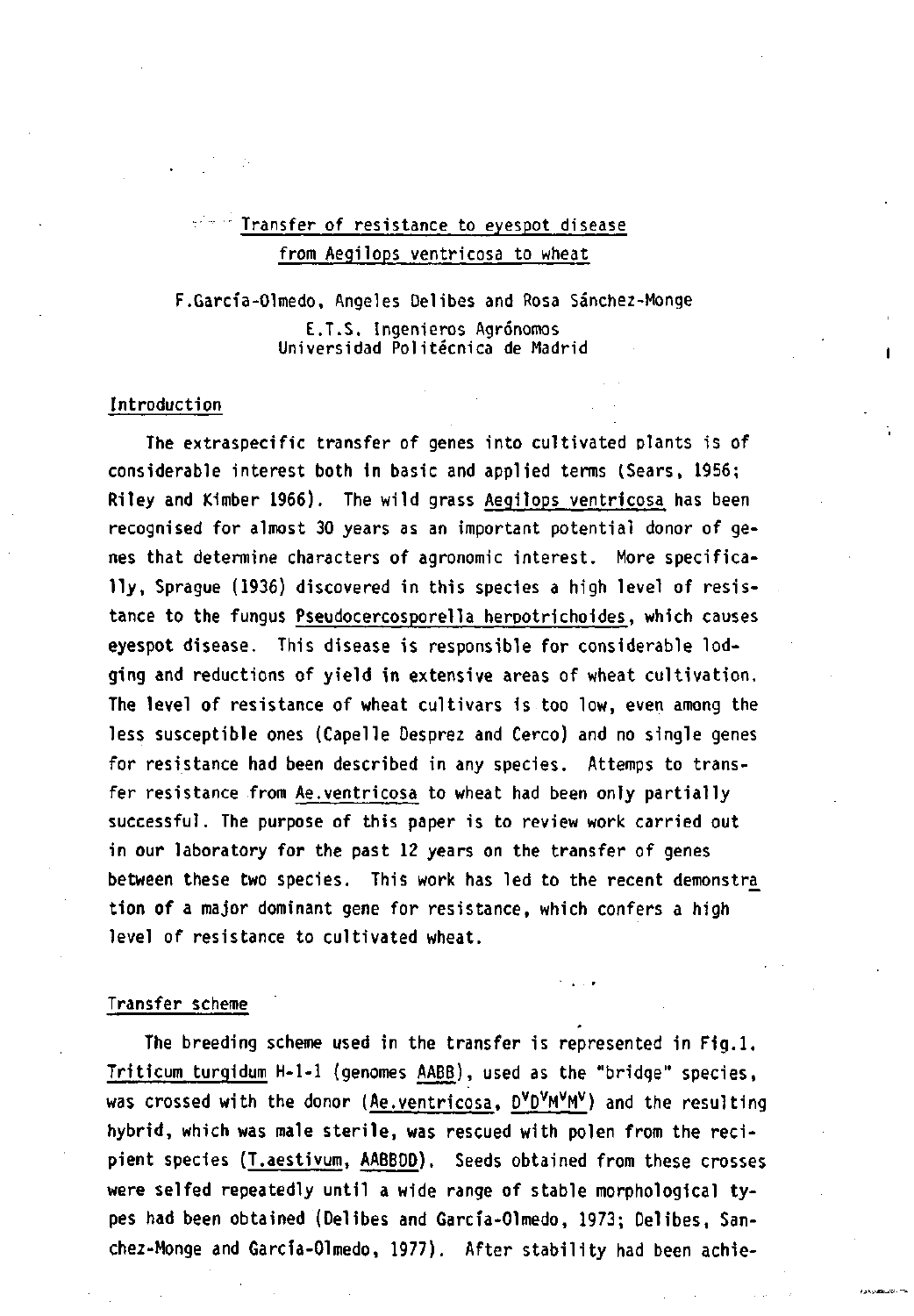**ved, somatic chromosome numbers were counted in the root tips of germinating seeds, stained by the Feulgen procedure. Most of the lines had the euploid number of chromosomes (2n = 42) at that stage.** 



**Figure 1. Breeding scheme** 

# **Iransfer of genes encoding biochemical markers of genomes D<sup>V</sup> and M<sup>V</sup> from Aegilops ventricosa**

**Stable lines (H-93-1 to H-93-70), obtained as indicated, were used to investígate the transfer of a variety of markers (Delibes, Sanchez-Monge and García-Olmedo, 1977). Possible chromosomal locations in the genitors of the H-93- lines of the different types of genetic markers are represented in Fig.2: a) represents a genetic variant that is present in the A, B, or D genomes of only one of the genitors; b) idem, except that the marker is also present in the M<sup>v</sup> genome; c) represents a locus which is occupied by the same alíele in the A, B, or D genomes of two genitors; d) idem, except that the marker is also associated with the M<sup>v</sup> genome; e) represents a marker**  that is present in more than one genitor, but in non homologous loci; **and f) is a genetic marker that is only associated with the M<sup>v</sup> genome of Ae.ventricosa.** 

**If eggcells from the ABDM hybrid carried the complete A, B, and D genomes, and only homologous transfers would nave taken place, the expected frequencies of the different markers in the H-93 lines (42 chromosomes) would be as follows: 50% for types a and b, 100% for**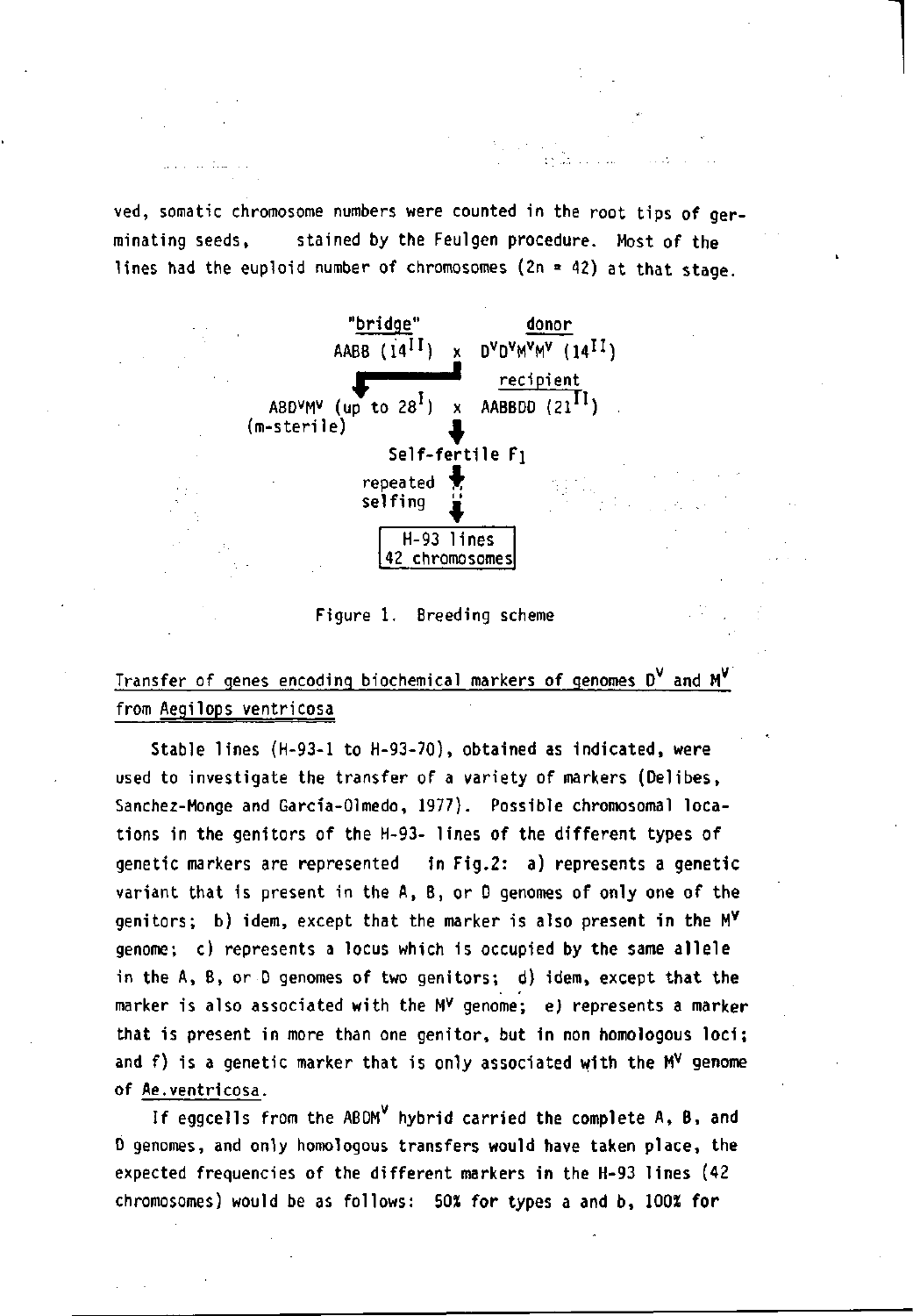**types c and d, 75% for type e, and 0% for type f.** 

**The presence of a type f marker in a line would unequivocally indicate genetic transfer from the M<sup>v</sup> genome. Absence of a type c or d marker from a line could be due to deletion, to incomplete homology between D genome chromosomes in Ae.ventricosa and T.aestivum, or to genetic transfer from the M<sup>v</sup> genome. Markers of types a, b or e can be useful in the characterization of the genetic marker up of a parti\_ cular line, but deviations from the expected frequencies are meaningless in our case because lines H-93-1 through -70 do not represent an unbiased sample of the progeny.** 

|   | <b>SPECIES</b> |    |            |                                |
|---|----------------|----|------------|--------------------------------|
| A | В              | D  | $M^{\vee}$ |                                |
|   | $\mathbf{b}$   |    |            | T.turgidum<br><b>AABB</b>      |
|   |                | d, | $d_b$      | Ae.ventricosa<br><b>DDMYMY</b> |
|   |                |    |            | T.aestivum<br>AABBOD           |

**Figure 2. Types of biochemical markers used in this study** 

**Thirteen biochemical systems, each representing a set of chemically or genetically related markers, were investigated. Their distribution in the H-93 lines and in the parental material is summarized in Table 1.** 

**Biochemical markers controlled by the A or B genomes of one or both the wheat parents (types a, c, and d) are distributed in the H-93 lines as expected if the eggcells from the self-sterile ABD<sup>V</sup>M V hybrid, rescued by the ABD polen, carried the complete A and B qenomes from T.turgidum. However, the distrlbution of D genome markers is only compatible with the presence of most of the D<sup>v</sup> genome in most of the eggcells from the ABD<sup>V</sup>M <sup>V</sup> hybrid: three out of eight markers**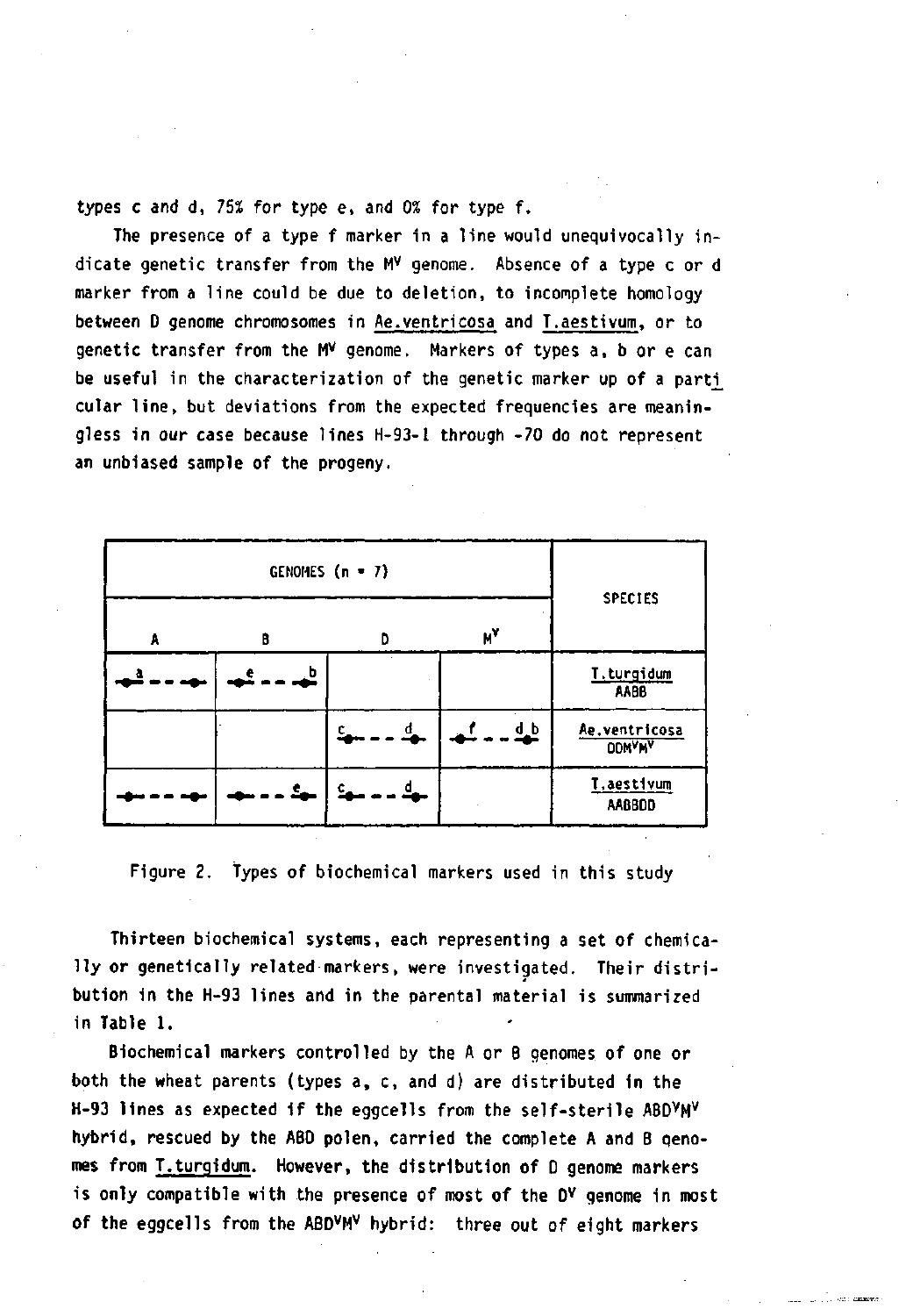|                     |                              |                      |                      |                      |                  |   |                                       |        |                  | Frequency              |
|---------------------|------------------------------|----------------------|----------------------|----------------------|------------------|---|---------------------------------------|--------|------------------|------------------------|
| Biochemical         | Marker                       |                      |                      |                      |                  |   | Distribution in genitors <sup>7</sup> | Marker | Genome           | $(2)$ in<br>$H - 93 -$ |
| system              | symbol                       | ABD                  | <b>AB</b>            | 0                    | <b>MAD</b>       | М | мu                                    | type** | assignment       | lines                  |
| <b>CM Proteins</b>  | CM1                          | ۰                    |                      | ٠                    |                  | ۰ | ۰                                     | d      | D & M            | 93                     |
|                     | CM <sub>2</sub>              |                      | 4                    |                      |                  |   |                                       | Ċ      | AB               | 100                    |
| NGE Proteins,       | <b>NGE-16</b>                | ۰                    | ۰                    |                      |                  |   |                                       | ¢      | AB               | 100                    |
| 16, 17, 17v         | <b>NGE-17</b><br>$NGE - 17v$ | ۰                    | $\ddot{\phantom{0}}$ | ٠                    | ٠<br>٠           |   | ÷                                     | a<br>f | D aest.<br>H٧    | 69<br>31               |
|                     |                              |                      |                      |                      |                  |   |                                       |        |                  |                        |
| NGE Proteins,       | $NGE - 5$                    | ۰                    |                      | ۰                    | ŧ                |   |                                       | C      | D                | 98.5                   |
| $5, 6 - 7, 14 - 15$ | NGE-6-7                      | $\ddot{\phantom{1}}$ | ۰                    | ٠                    |                  |   |                                       | ¢      | AB.              | 100                    |
|                     | NGE-14-15                    | ٠                    | $\ddot{}$            |                      |                  |   |                                       | Ċ      | AB               | 100                    |
| NGE Proteins, 1     | $NGE-1$                      | ۰                    |                      |                      |                  |   |                                       | ¢      | D                | 100                    |
| NGE Proteins, 11    | $NGE - 11$                   | ۰                    |                      |                      |                  |   |                                       | ¢      | D                | 98.5                   |
| U Proteins          | U- 1                         | $\bullet$            |                      |                      |                  |   |                                       | f      | H٧               | 4                      |
|                     | $U - 2$                      | ÷                    | $\bullet$            | ٠                    |                  |   |                                       | à      | A8 aest.         | 59                     |
|                     | $U - 3$                      | ÷                    | L.                   |                      | ÷                |   | ÷.                                    | f      | M٧               | O                      |
| Purothionins        | α                            | ۰                    | ۰                    | ۰                    |                  |   |                                       | ¢      | 8 & D            | $\alpha/\beta$ 2:1     |
|                     | ß                            | ÷                    | ÷                    |                      | l.               |   | $(+)$ $(+)$                           | ¢      | A                | $100 \t{t}$            |
| Gliadins            | $G1 - 1$                     |                      |                      |                      |                  |   |                                       | a      | AB turg.         | 32                     |
|                     | $61 - 2$                     | ۰                    | $\blacksquare$       | $\ddot{\phantom{1}}$ | $\ddotmark$      |   | $\blacksquare$                        | C      | n                | 75                     |
|                     | $GL-3$                       | ÷                    |                      |                      |                  |   |                                       | à      | ABD aest.        | 40                     |
| Athins              | $Ath-1-2$                    | ۰                    |                      |                      |                  |   |                                       | a      | ABD aest.        | 72                     |
| Sterol esters       | PL                           | ÷                    |                      | ۰                    |                  | ÷ | ÷                                     | đ      | 0 & M            | 100                    |
| Alkaline            | $Aph-1-2$                    | ۰                    | ۰                    |                      |                  |   | ÷                                     | đ      | AB & M           | 100                    |
| phosphatase         | Aph-3                        |                      |                      |                      | ŧ                |   | ÷,                                    | f      | M٧               | 3                      |
|                     | Aph-5-6                      | $\ddotmark$          |                      |                      |                  |   |                                       |        | <b>D &amp; M</b> | 100                    |
| Peroxidase          | Px-a                         | $\ddot{\phantom{1}}$ |                      | ۰                    | ۰                |   |                                       | ¢      | D                | 100                    |
|                     | Px-m                         | ۰                    | ÷                    | ٠                    | $\ddot{\bullet}$ | ÷ | $\ddot{\phantom{1}}$                  | ſ      | H٧               | 0                      |
|                     | Px-d                         | à.                   | $\ddot{\phantom{0}}$ |                      |                  |   |                                       | c      | AB               | 100                    |
| Esterase            | Es-dv                        |                      |                      |                      |                  |   |                                       | ă      | D aest.          | 33                     |

TABLE 1. Distribution, type and genome assignment of biochemical markers

 $\sim$ 

\* ABD, T.aestivum, H-10-15; AB, T.turgidum, H-1-1; DMV, Ae.ventricosa;<br>D. Ae.squarrosa; M. Ae.comosa; M<sup>U</sup>, Ae.uniaristata

\*\* See Fig. 2  $\rightarrow$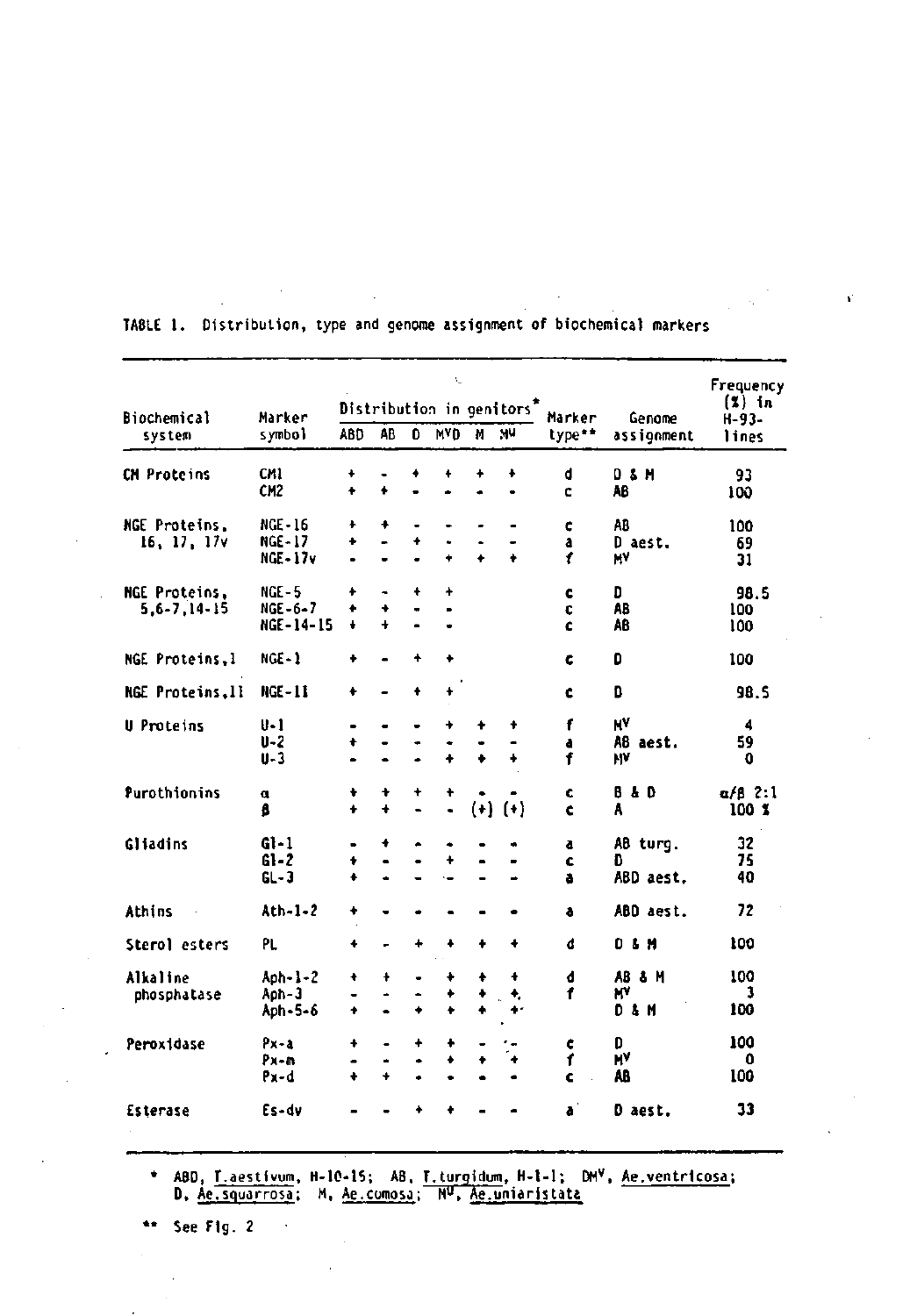**of the c or d type were present in the H-93 lines with frequencies cióse to but lower than the expected 100%, indicating incomplete homology between the two D genomes, non-homo Iogous transfer, or deletion.** 

**Biochemical characters present in Ae.ventricosa (D<sup>V</sup> M <sup>V</sup> ), Ae.comosa (M), and Ae.uniaristata (M<sup>u</sup> ), and absent in T.aestivum (ADB), Ae.squa rrosa (Dj and T.turgidum (AB) were selected as M<sup>v</sup> genome markers. Two of these markers were not transmitted to the H-93 lines, two were transmitted with low frequency and one with high frequency. The latter is NGE-17v, a marker which appears alternating with protein NGE-17, which is controlled by chromosome 4D in T.aestivum cv. Chinese Spring. This means either that the gene(s) for NGE-17v must have been located in the D<sup>v</sup> genome of Ae.ventricosa prior to the performan\_ ce of the hybridization under study, or, less probably, that the**  transfer took place during the meiosis of the ABD<sup>V</sup>M<sup>V</sup> hybrid.

**It should be pointed out that in a sepárate study of wheat-Aegilops addition lines, in which a different accession of Ae.ventricosa was used, markers NGE-17v and Aph-3 (equivalent to Aphv-a, -b) were associated with the same M<sup>v</sup> chromosome (Delibes et al. 1981),** 

**Resistance to Erysiphe graminis was determined by Doussinault at Rennes (France) and was found to be transmitted with low frequency. Furthermore, the three resistant lines are among the four lines carrying M<sup>v</sup> genome markers (Fig. 3).** 

## **Meiotic studies**

**In order to further characterize the form of integration of the**  alien material in the H-93 lines, meiosis was studied in the following **stocks: lines H-93-1, -8, -33, and -35, which carry M<sup>v</sup> genome markers; lines H-93-10 and -51, which lack marker CMl; hybrids between all these lines and the T.aestivum H-10-15 genitor (Delibes, Sanchez-Monge and García-Olmedo, 1977). Also included in the study was line H-93-5 and its hybrid, which was not suspected of carrying non homologous transfers but was the line with the highest protein content. Meiotic obser vations are summarized in Table 2. Meiosis of all lines, except H-93- 33, was rather regular and only the number of open bivalents was signi\_ ficantly higher than in the H-10-15 wheat. Line H-93-33 was signifi-**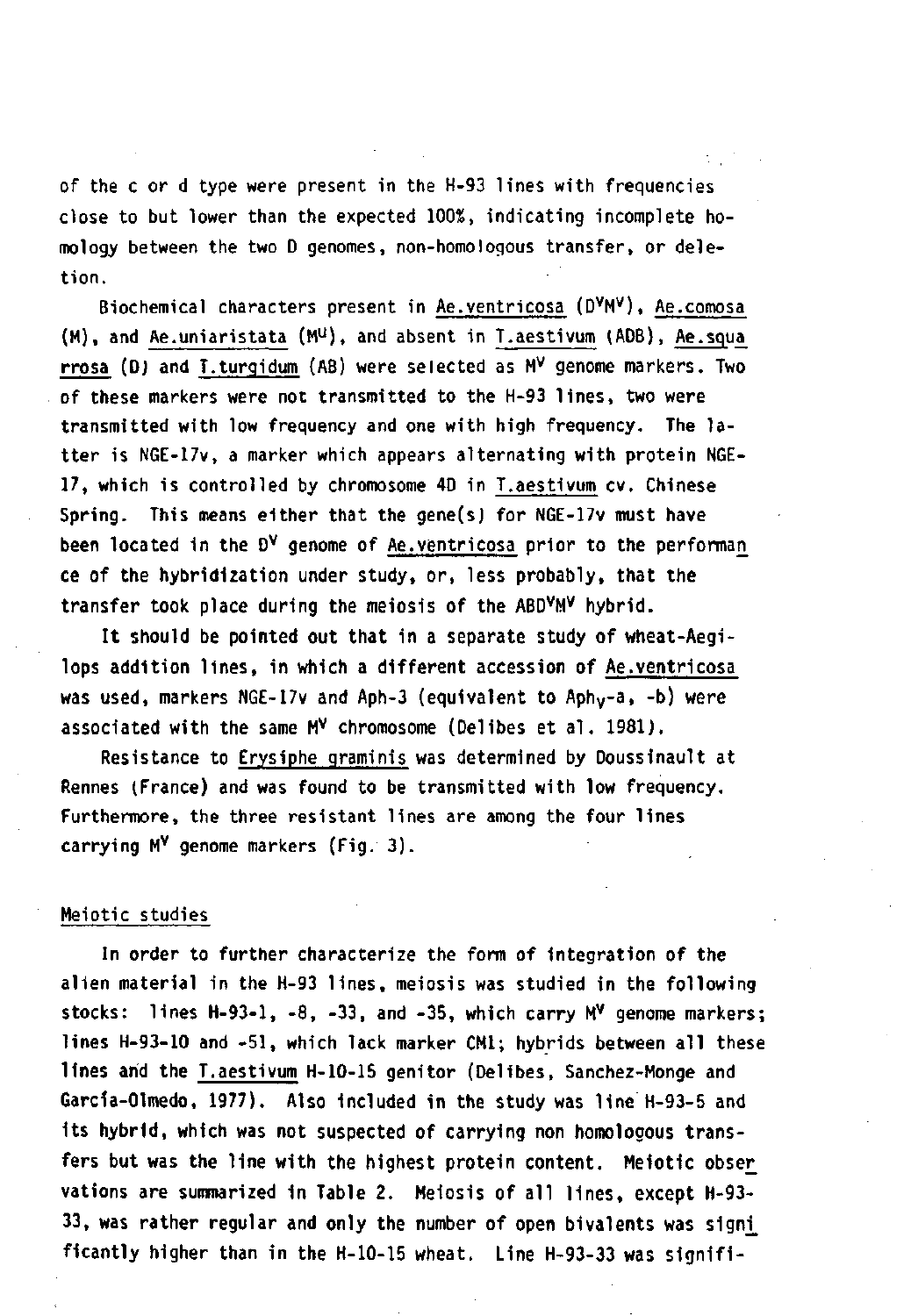

**Figure 3. Susceptibility of H-93 lines to Erysiphe graminis** 

**cantly more irregular than H-10-15 at the three meiotic phases studied. Meiosis of the hybrids involving the selected lines were significantly more irregular (2-4 univalents) than those of the corresponding genitors, except in the case of H-93-5 x H-10-15, which was quite regular.** 

**The distribution of biochemical markers and the máximum number of chromosomes from the M<sup>v</sup> genome in the selected lines are registered in Table 3. The latter is deduced from the number of univalents at MI observed in the hybrid and represent an overestimation for two reasons: i) because it has been repeatedly observed that there is incomplete homology between the D genomes of T.aestivum and Ae.ventricosa, and ii) because the transfer of a terminal segment of a chromosome from the M<sup>v</sup> genome to a wheat chromosome would suffice to drastically reduce its meiotic pairing with the original wheat chromosome. It can be concluded, from the joint consideration of the biochemical and the cytological data, that the genetic transfer from the M<sup>v</sup> genome of Ae.ventricosa to hexaploid wheat has taken place not only by chromosome substitution but also by recombination. In other words, lines carrying, at most, one whole M<sup>v</sup> genome chromosome also carry two independently inherited M<sup>v</sup> genome markers.**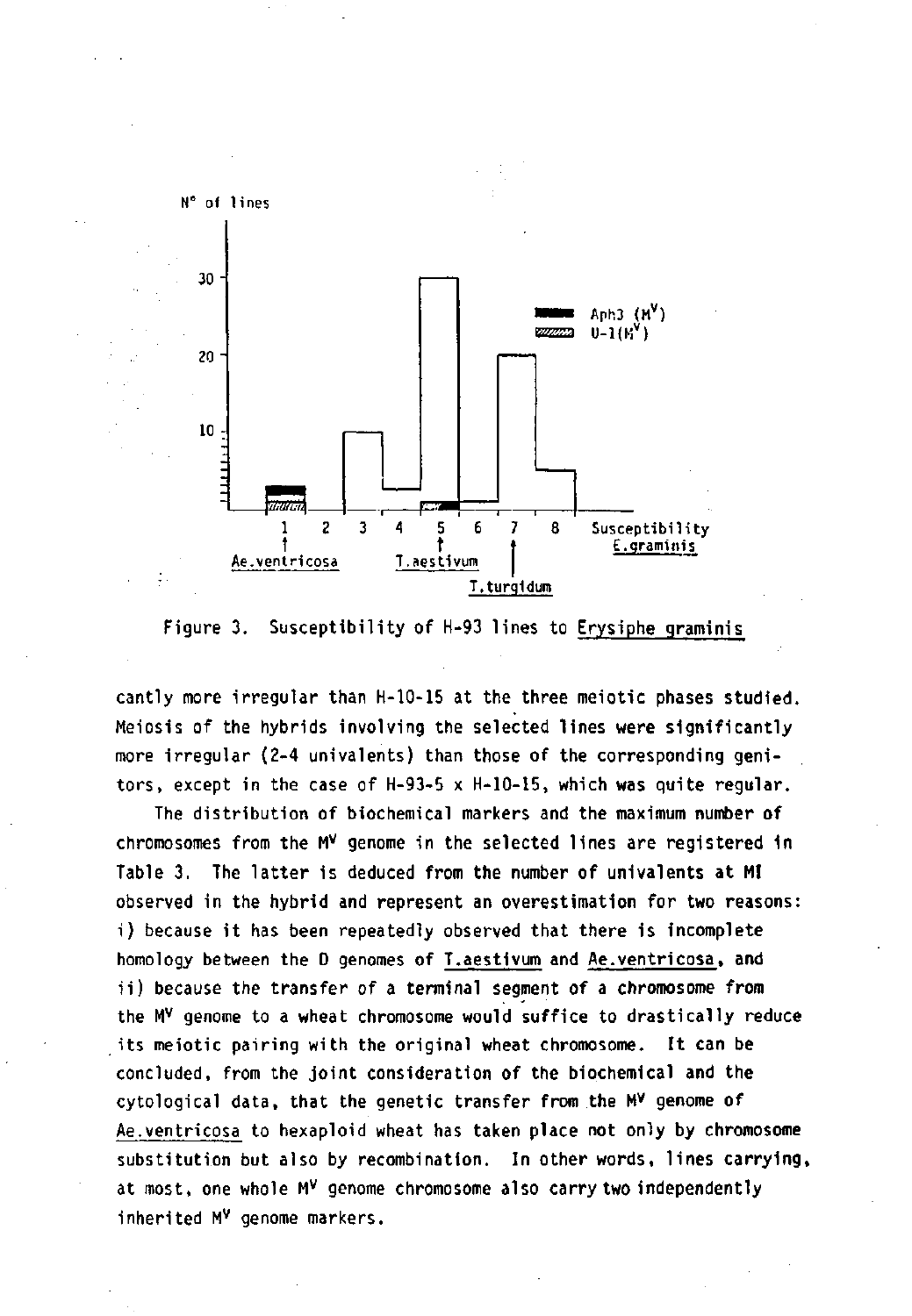|                            |                 | Metaphase I*                | Anaphase J                       | ×                          |
|----------------------------|-----------------|-----------------------------|----------------------------------|----------------------------|
| Material                   | Univs/cell      | Open bivs/cell              | Laggards/cell                    | Micronuclei                |
| $10 - 15$                  | $0.04 \pm 0.04$ | $2.52 \pm 0.25$             | $0.16 \pm 0.10$                  | $0.01 + 0.01$              |
|                            | $(0-2)$         | $(0-7)$                     | $(0-4)$                          | $(0-1)$                    |
| $93 - 1$                   | $0.28 + 0.10$   | 4.28±0.31                   | $0.14 \pm 0.06$                  | $0.02 \pm 0.01$            |
|                            | $(0-2)$         | $(1-9)$                     | $(0-2)$                          | $(0-1)$                    |
| $93 - 1 \times 10 - 15$    | $2.92 \pm 0.27$ | $5.82 \pm 0.40$             | $1.70 \pm 0.30$                  | $0.58 + 0.08$              |
|                            | $(0-8)$         | $(1-14)$                    | $(0-8)$                          | $(0-4)$                    |
| $93 - 5$                   | 0.00            | $2.70 \pm 0.54$<br>$(0-6)$  | $0.39 \pm 0.07$<br>$(0-4)$       | $0.55 \pm 0.08$<br>$(0-4)$ |
| $93 - 5 \times 10 - 15$    | $0.42 \pm 0.09$ | $5.14 \pm 0.38$             | $0.58 + 0.09$                    | $0.43 \pm 0.13$            |
|                            | $(0-4)$         | $(0-12)$                    | $(0-4)$                          | $(0-8)$                    |
| $93 - 8$                   | $0.28 + 0.10$   | 5.60±0.35                   | $0.20 + 0.11$                    | $0.01 + 0.01$              |
|                            | $(0-2)$         | $(1-11)$                    | $(0-4)$                          | $(0-1)$                    |
| 93-8x10-15                 | 4.32±0.19       | 4.12±0.29                   | $2.98 \pm 0.27$                  | $1.01 + 0.09$              |
|                            | $(2 - 8)$       | $(0-9)$                     | $(0-8)$                          | $(0-3)$                    |
| $93 - 35$                  | 0.00            | $4.64 \pm 0.33$<br>$(1-12)$ | 0.10 <sub>10.06</sub><br>$(0-2)$ | $0.04 \pm 0.02$<br>$(0-2)$ |
| 93-35×10-15                | $2.56 \pm 0.22$ | 4.12±0.32                   | 1.10 <sub>10.17</sub>            | $0.94 - 0.07$              |
|                            | $(0-8)$         | $(0-10)$                    | $(0-4)$                          | $(0-3)$                    |
| $93 - 10$                  | $0.56 \pm 0.15$ | $3.46 \pm 0.32$             | $0.32 \pm 0.08$                  | 0.11 <sub>10.04</sub>      |
|                            | $(0-4)$         | $(0-9)$                     | $(0-5)$                          | $(0-3)$                    |
| 93-10×10-15                | 1.86±0.15       | 4,40±0.30                   | 2.19±0.15                        | $0.78 - 0.08$              |
|                            | $(0-5)$         | $(0-10)$                    | $(0-6)$                          | $(0-3)$                    |
| $93 - 33$                  | $1.00 + 0.18$   | 4.98±0.31                   | 0.59±0.09                        | $0.12 - 0.03$              |
|                            | $(0-4)$         | $(0-12)$                    | $(0-5)$                          | $(0-2)$                    |
| 93-33x10-15                | 3.74±0.21       | 6,17±0.33                   | $2.90 \pm 0.17$                  | 0.69±0.07                  |
|                            | $(2-8)$         | $(0-11)$                    | $(0-8)$ .                        | $(0-3)$                    |
| $93 - 51$                  | 0.00            | $2.72 \pm 0.28$<br>$(0-8)$  | $0.26 \pm 0.07$<br>$(0-4)$       | $0.02 \pm 0.01$<br>$(0-1)$ |
| $(93 - 51 \times 10 - 15)$ | $1.6 \pm 0.18$  | $3.32 \pm 0.27$             | $1.8 \pm 0.12$                   | 0.54±0.06                  |
|                            | $(0-4)$         | $(0-8)$                     | $(0-6)$                          | $(0-2)$                    |

TABLE 2. Meiosis of select H-93- lines and their hybrids with T.agstivum **(H-10-15)** 

 $\bullet$ 

 $\sim 10^7$ 

\* **One** cel l with one trivalent was observed in H-93-10 x H-10-15 and one **cell with** one quadrivalent in H-93-5 x H-10-15. No associations abov< bivalent was otherwise observed.

Ŷ,

 $\sim$ 

ò,

 $\hat{\boldsymbol{\beta}}$  $\bar{1}$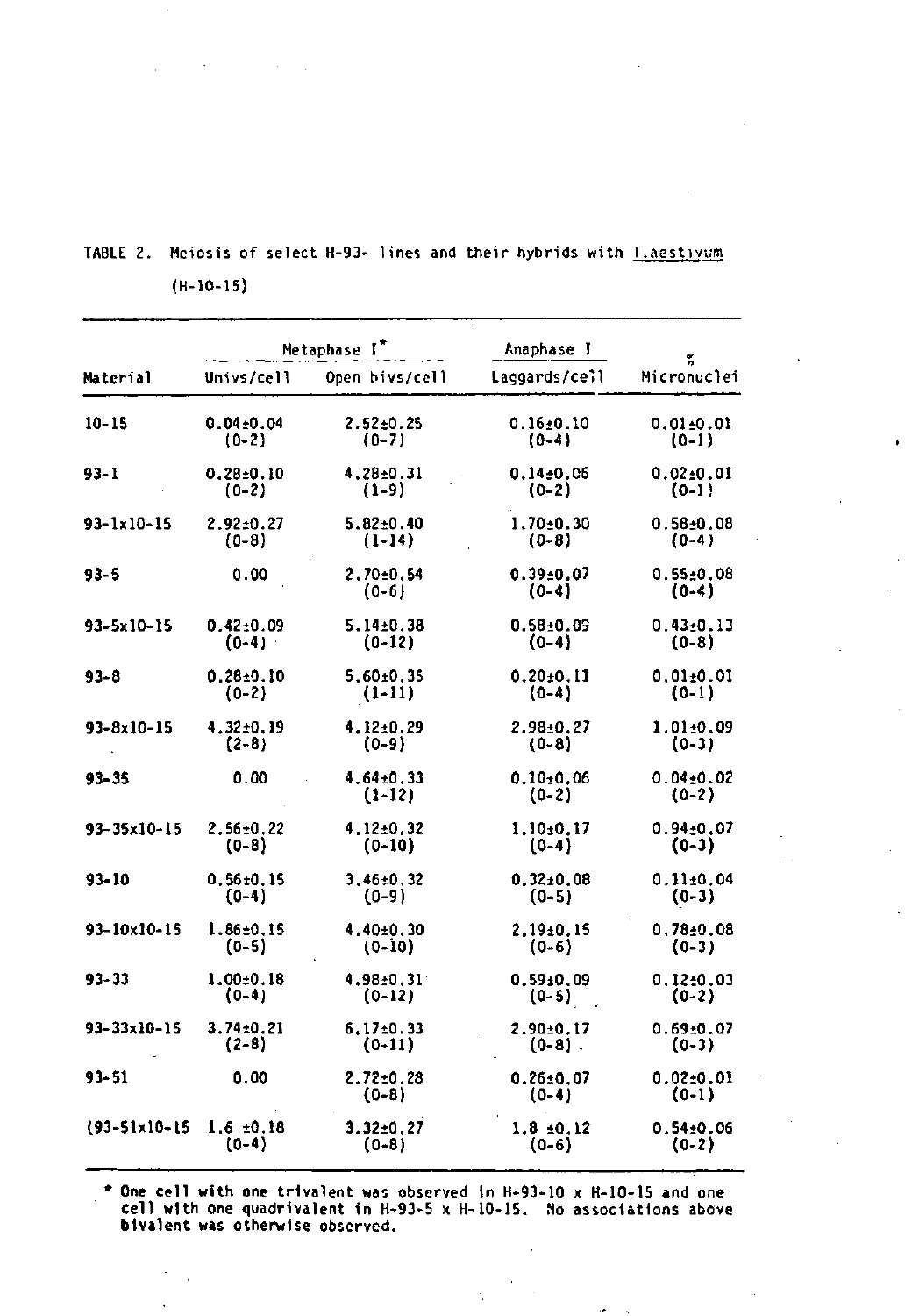|                                     |                |              |                |    | Lines H-93- |    |    |  |
|-------------------------------------|----------------|--------------|----------------|----|-------------|----|----|--|
| Genomes                             | Markers        | $\mathbf{1}$ | 8              | 10 | 33          | 35 | 51 |  |
| $M^V$                               | Aph-3          |              |                |    |             |    |    |  |
|                                     | $U - 1$        |              |                |    |             |    |    |  |
|                                     | $Pm^*$         |              |                |    |             |    |    |  |
| $D^V/D^A$                           | $NGE-3$ y $-4$ |              |                |    |             |    |    |  |
|                                     | $NG-11$        |              |                |    |             |    |    |  |
| D <sup>V</sup>                      | $NGE-17v$      |              |                |    |             |    |    |  |
|                                     | Es-dv          |              |                |    |             |    |    |  |
| D,                                  | <b>NGE-17</b>  |              |                |    |             |    |    |  |
|                                     | Ath-1 $y -2$   |              |                |    |             |    |    |  |
| Maximum number of<br>MY chromosomes |                | 1            | $\overline{c}$ | 1  | 2           | 1  |    |  |
|                                     |                |              |                |    |             |    |    |  |

**TABLE 3. Oistribution of genetic markers and máximum number of chromosomes v from the M genome in selected H-93 Unes** 

**\* resistance to E .grami nis** 

## **Transfer of resistance to Pseudocercosporella herpotrichoides**

**Resistance of the H-93 lines to the eyespot disease was tested both at the seedling and at the adult stage (Delibes et al., 1977). A high proportion of the lines did not differ significantly from Aegilops ventricosa in their level of resistance. These results stronqly suggested that a single mendelian factor was involved in the transfer of resistance (Delibes et al., 1977). In order to test this hypothesis, line H-93-70 was selected because of its good performance, both as seedling and as adult plant (Doussinault et al., 1983). Reciprocal crosses (F, and F^ generations) and backcrosses were obtained between this line and the recipient T.aestivum cv. Almatense H-10-15 (hereafter designated H-10-15)and tested for resistance at the seedling stage. Two types of observations were made: a quantitative one, the**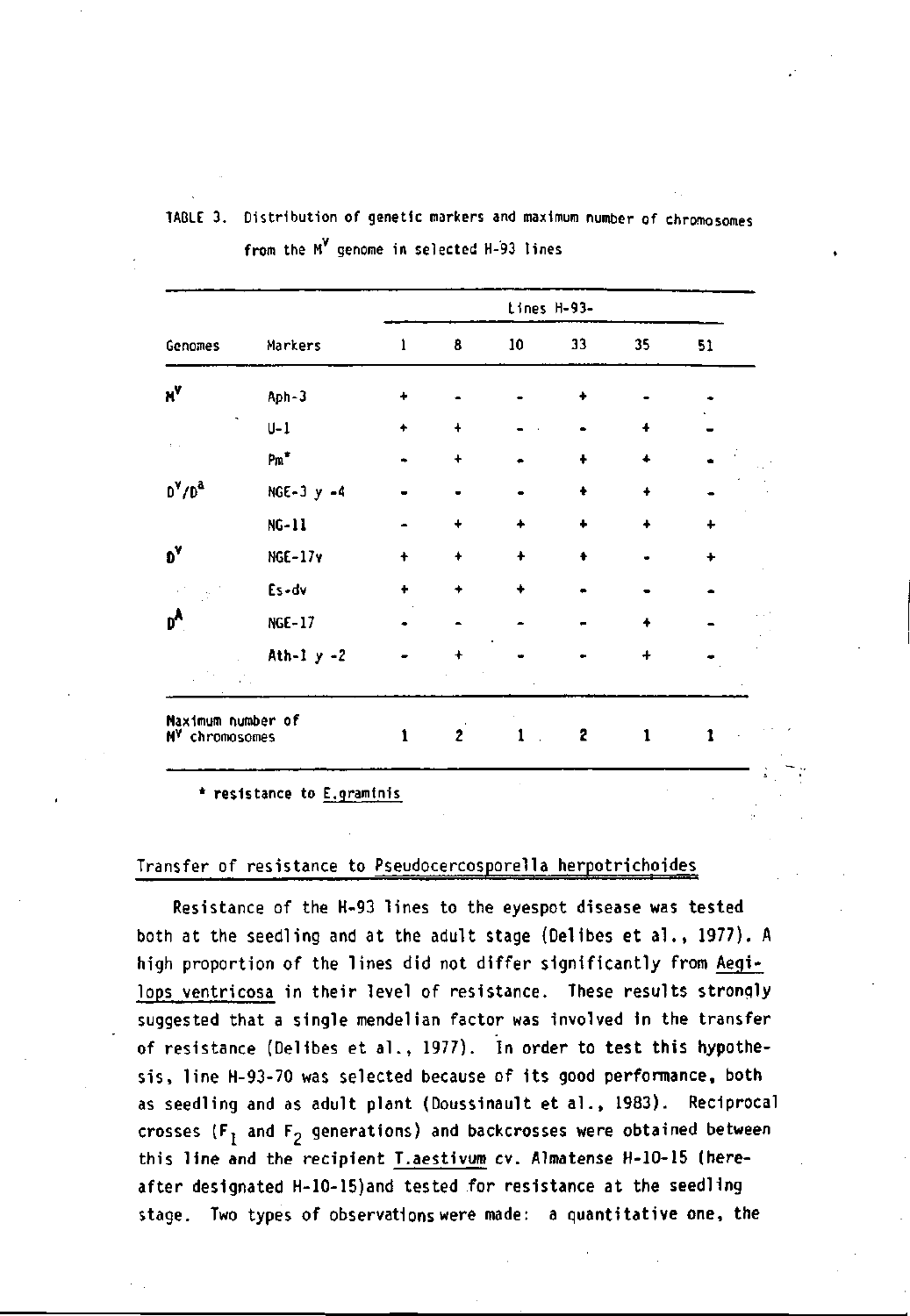number of leaf sheaths affected per plant, and a qualitative one, the type of mycelium. The pathogen, which is relatively nonspecific, pro duces two types of mycelium, depending on the host: on susceptible plants, the mycelium is abundant between the leaf sheaths, and is coloured black (m type); on resistant plants with Ae.ventricosa cytoplasm the mycelium is spotted and dark-brown (v type). Leaf sheaths of resistant plants are invaded more slowly than those of susceptible ones and often they are not invaded beyond the first leaf, so that no stroma can be observed. Sometimes the distinction between the two types of mycelium is not clear-cut.

| Table 4. Inheritance of resistance to eyespot disease in crosses of line |  |
|--------------------------------------------------------------------------|--|
| - H-93-70 with cv. Almatonse H-10-15 -                                   |  |

| Sample                                   | Phonotypes* |  |  |
|------------------------------------------|-------------|--|--|
| $H-93-70$                                | Ŷ.          |  |  |
| $H-10-15$                                | S           |  |  |
| $F_1$ H-93-70 x H-10-15 +                | f.          |  |  |
| $F_1$ 11-10-15 x 11-93-70                | P.          |  |  |
| $F_2$ H-93-70 x H-10-15                  | $-37:15$    |  |  |
| $F_2$ H-10-15 x H-93-70                  | 3R:1S       |  |  |
| Backcross (H-93-70 x H-10-15) x H-10-15  | 1R:1S       |  |  |
| Backcross (H-93-70 x H-10-15) x H-93-70  | R           |  |  |
| Backcross (8-10-15 x H-93-70) x H-10-15  | 18:15       |  |  |
| Backcross (II-10-15 x H-93-70) x H-53-70 | R           |  |  |

\* Plants were classified into resistant (R, two or less leaf sheaths penetrated) and susceptible (S, three to five leaf sheaths penetraied). The observed segregations did not differ significantly from those expected for a single deminant gene  $(x^2, \leq x^2, x^2)$  (exp. 05<sup>=</sup> 3.84).

Table 4 summarizes the results of these tests. In our experimental conditions, close to 90% of the H-93-70 plants tested had two or less leaf sheaths infected, whereas a similar proportion of plants from H-10-15 had from three to five leaf sheaths infected. Both the pattern of segregation and the average number of leaf sheaths penetra ted in  $F_1$ ,  $F_2$  and backcross generations indicated that resistance was inherited as though determined by a single mendelian factor (Pchl),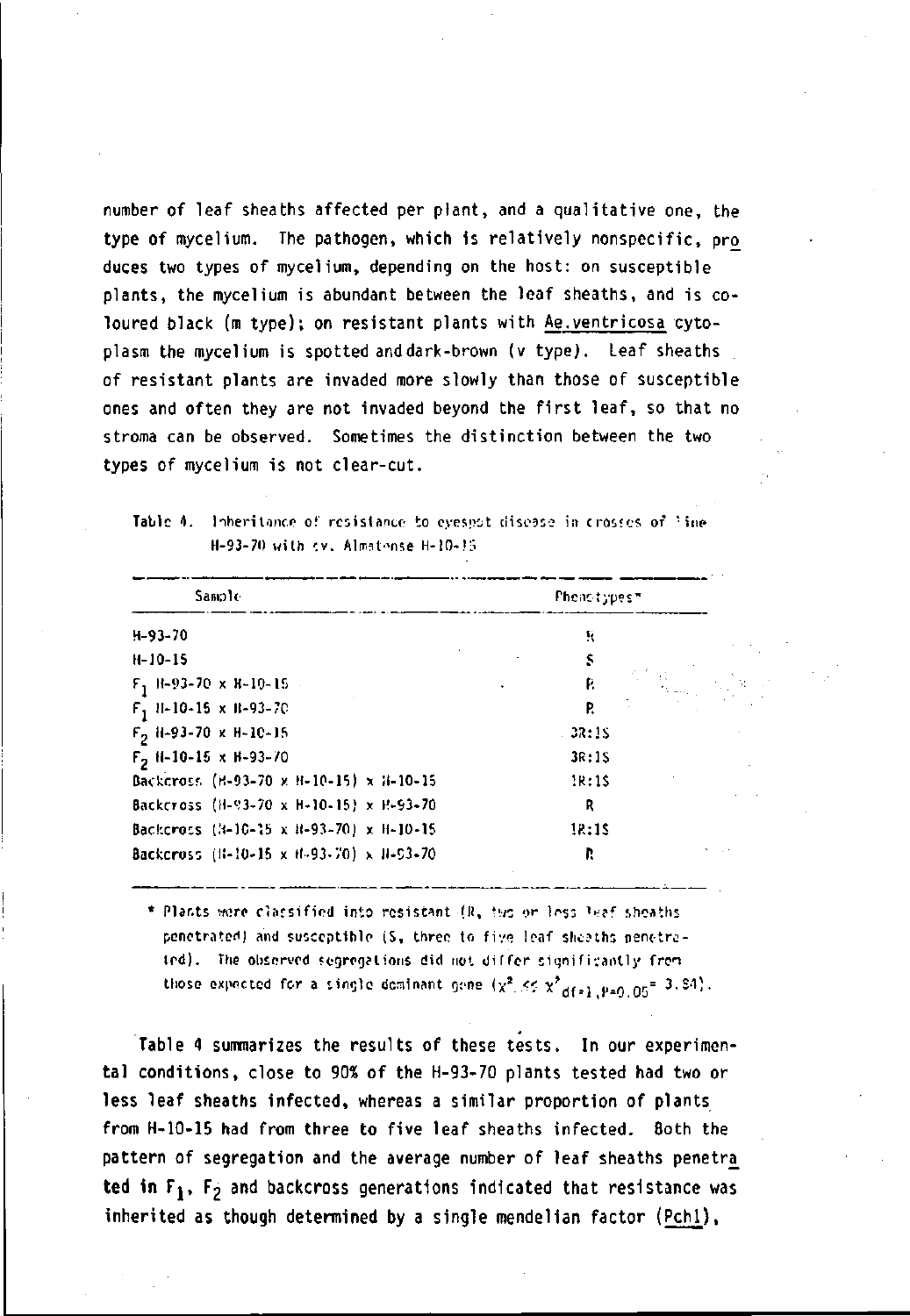**which showed almost complete dominance.** 

In F<sub>1</sub>, F<sub>2</sub> and backcross generations, the proportion of plants with **black mycelia (m type) was greater when the cytoplasmic genetic determinants (mitochondrial and chloroplast genomes), which are maternally inherited, were contributed by T.aestivum cv. Almatense H-10-15 than when the source was H-93-70, whose mitochondrial and chloroplast genomes were donated by T.turgidum H-l-1, the bridge species used as a female in the transfer scheme (Fig. 4) . The proportions of mycelium types seem to be more variable in response to environmental conditions, or in relation to plant vigour, when the Pchl gene is expressed in the H-10-15 cytoplasmic genetic background. This effect is less conspicuous when resistance is assessed by the number of leaves penetrated.** 



**CYTOPLASM R T.turgidum - - - CYTOPLASM S T.aestivum** 

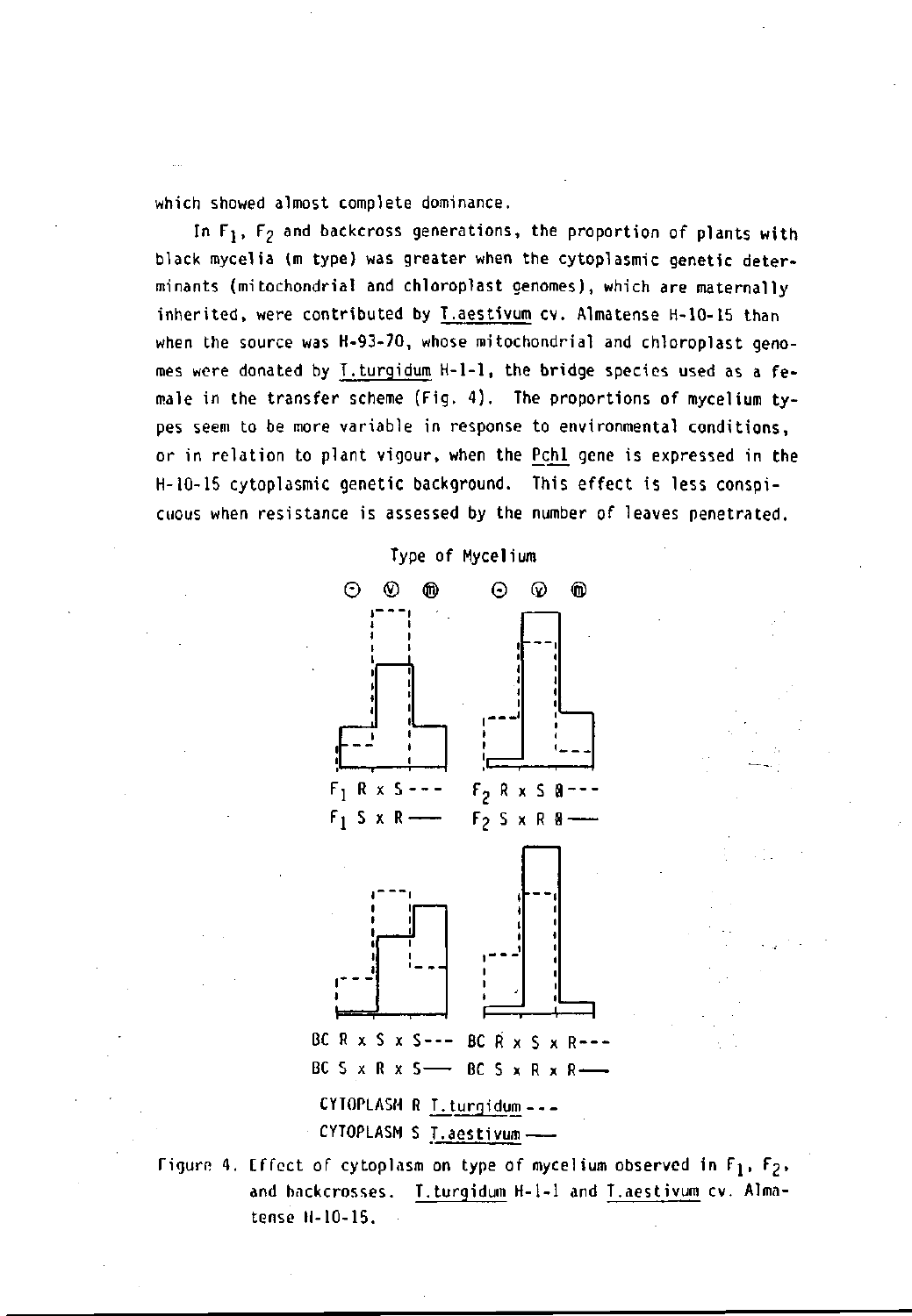**To investígate whether the Pchl gene in H-93-70 was integrated in a enromosome capable of pairing and recombination with wheat chromoso mes, meiosis of the hybrid H-93-70 x H-10-15 was studied and was found to be quite regular: 20.70±0.02 bivalents at metaphase I in the hybrid, versus 20.82+0.05 bivalents in H-93-70 and [20.98t0.02 b](http://20.98t0.02)ivalents in H-10-15 (at least 5 plants and 50 cells were analysed in each case; differences between the hybrid and the progenitors were not significant). These observations exelude the presence 1n H-93-70 of whole chromosomes or large chromosomal segments non-homologous to wheat chromosomes and indícate that the Pchl gene can be introduced by recom bination into other wheats.** 

**It is not possible to discrimínate whether the Pchl gene has been transferred from the My\_ or Dy\_ genomes of Ae.ventricosa because, although resistance was transferred with the high frequency expected of**  a D<sup>V</sup> gene, we have already shown that, as in the case of marker NGE-**17v, recombination between the Dy\_ and My\_ chromosomes might have taken place either during or before the transfer.** 

**The higher level of resistance attained in the present case, as compared with previous attempts, can be explained in terms of the monogenic nature of the resistance and of the nature of the genetic background, nuclear as well as cytoplasmic, into which the transfer was made: T.aestivum cv. Almatense H-10-15 is almost as tolerant as cv. Capelle Desprez, and T.turgidum H-l-1, the cytoplasm donor, is even more resistant.** 

**Although, line H-93-70 should be immediately useful in converting susceptible wheat cultivars to this major disease into resistant ones, further studies are under way concerning the mode of integration and location of the Pchl gene.** 

## Summary

**A method of genetic transfer from Ae.ventricosa into hexaploid wheat has been investigated uslng biochemical markers. The method involves the rescue of the sterile hybrid [T.turgidum (AD) x Ae.ventricosa (D<sup>V</sup>M <sup>V</sup>)] with polen from T.aestivum (ABDJ. After repcated selfing, Unes with 42-chromosomes were selected.** 

Seventy F<sub>20</sub> lines (H-93-1 through 70) derived as described were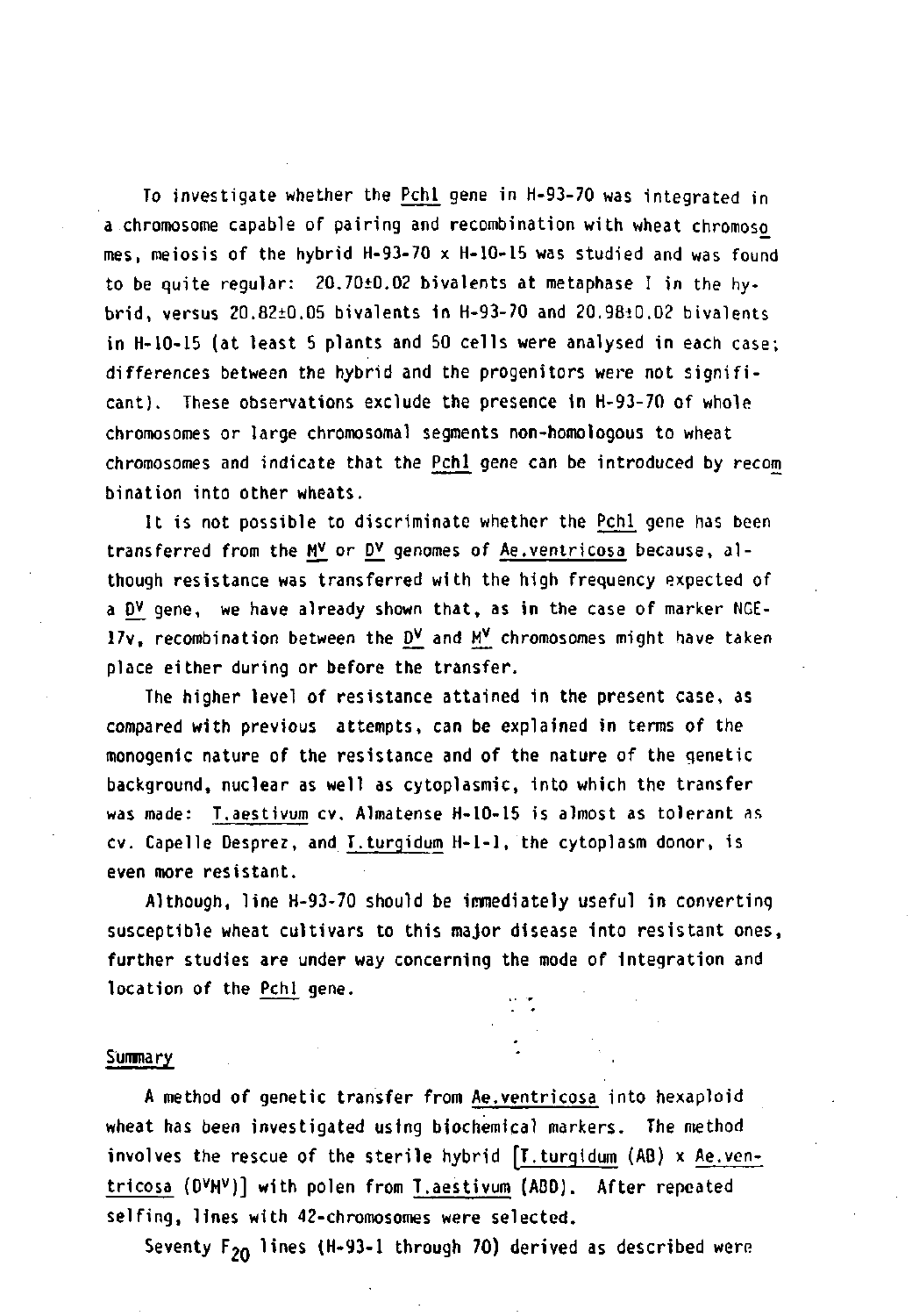**analysed for 13 biochemical systems, each representing a set of up to 4 homoeologous loci. Markers of D genome chromosomes from Ae.ventricosa were transferred at the high frequencies expected for homologous recombination. Biochemical characters present in Ae.ventricosa (D<sup>V</sup>M <sup>V</sup>), Ae.comosa (Mj, and Ae.uniaristata (M<sup>u</sup> ), but absent in T.aestivum (ABD), Ae.squarrosa (D) and T.turqidum (AB) were selected as putative M<sup>v</sup> genome markers. These markers were transmitted with a low frequency (0-4%), with the exception of a protein marker (NGE17v) that we transmitted at high frequency (31%), indicating prior transfer from the M<sup>v</sup> to the D<sup>v</sup> genome in Ae.ventricosa. Meiosis was studied in lines carry\_ ing M<sup>v</sup> genome markers and in their hybrids with the T.aestivum parent and evidence was found that both whole chromosome substitutions and homoeologous recombination had taken place.** 

**This method of gene transfer has allowed the introduction into wheat of alien characters of agronomic importance, such as resistance to Erysiphe graminis and to Pseudocercosporella herpotrichoides. The latter case is an important breakthrough as no intraspecific source of resistance is available against this fungus, which causes eyespot disease in wheat.** 

**Grant n° PR83-2046 from the Comisión Asesora de Investigación Científica y Técnica is gratefully acknowledged.** 

## **Literature**

- **Delibes, A., Dosba, F., Doussinault, G., Sanchez-Monge, R., and García-Olmedo, F., 1977: Resistance to eyespot (Cercosporella herpotrichoi des) and distribution of biochemical markers in hexaploid lines derived from a double cross (Triticum turgidum x Aegilops yentricosa) x T.aestivum. In: Proc. 8th Congress of EUCARPIA, "Interspe\_ cific hybridization in plant breeding" 1977, Madrid. EUCARPIA. Pp. 91-97.**
- **Delibes, A., and García-Olmedo, F., 1973: Biochemical evidence of gene transfer from the M<sup>v</sup> genome of Aegilops ventricosa to hexaploid wheat. In: Proc. 4th Intern.Wheat Genet.Symp., 1978. Missouri. Agr, Exp.Sta., Columbia, Mo. Pp. 161-165.**
- **Delibes, A., Otero, C , García-Olmedo, F., and Dosba, F., 1981: Bioche mi cal markers associated with two M<sup>v</sup> chromosomes from Aegilops ventricosa in wheat-Aegilops addition lines. Theor.Appl.Genet. 60, 5**-10.